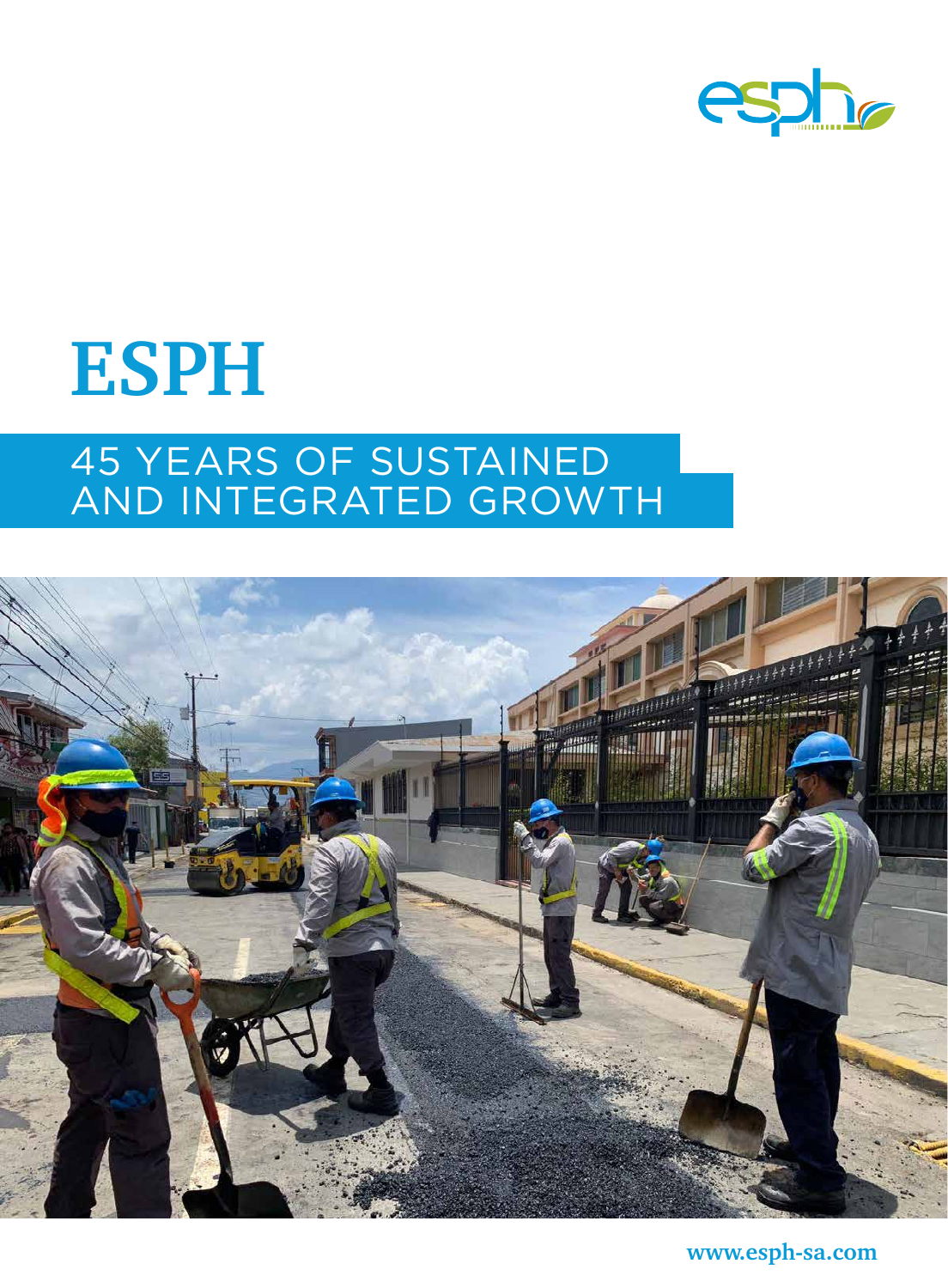*Business Excellence recently catches up with Christopher Camacho, ESPH spokesperson who gives us a closer look at this utilities company and the vital role it plays in the day-to-day lives of Costa Ricans*

RESEARCH BY *Gustavo Pittelli*

#### ESPH



# 45 YEARS OF SUSTAINED AND INTEGRATED GROWTH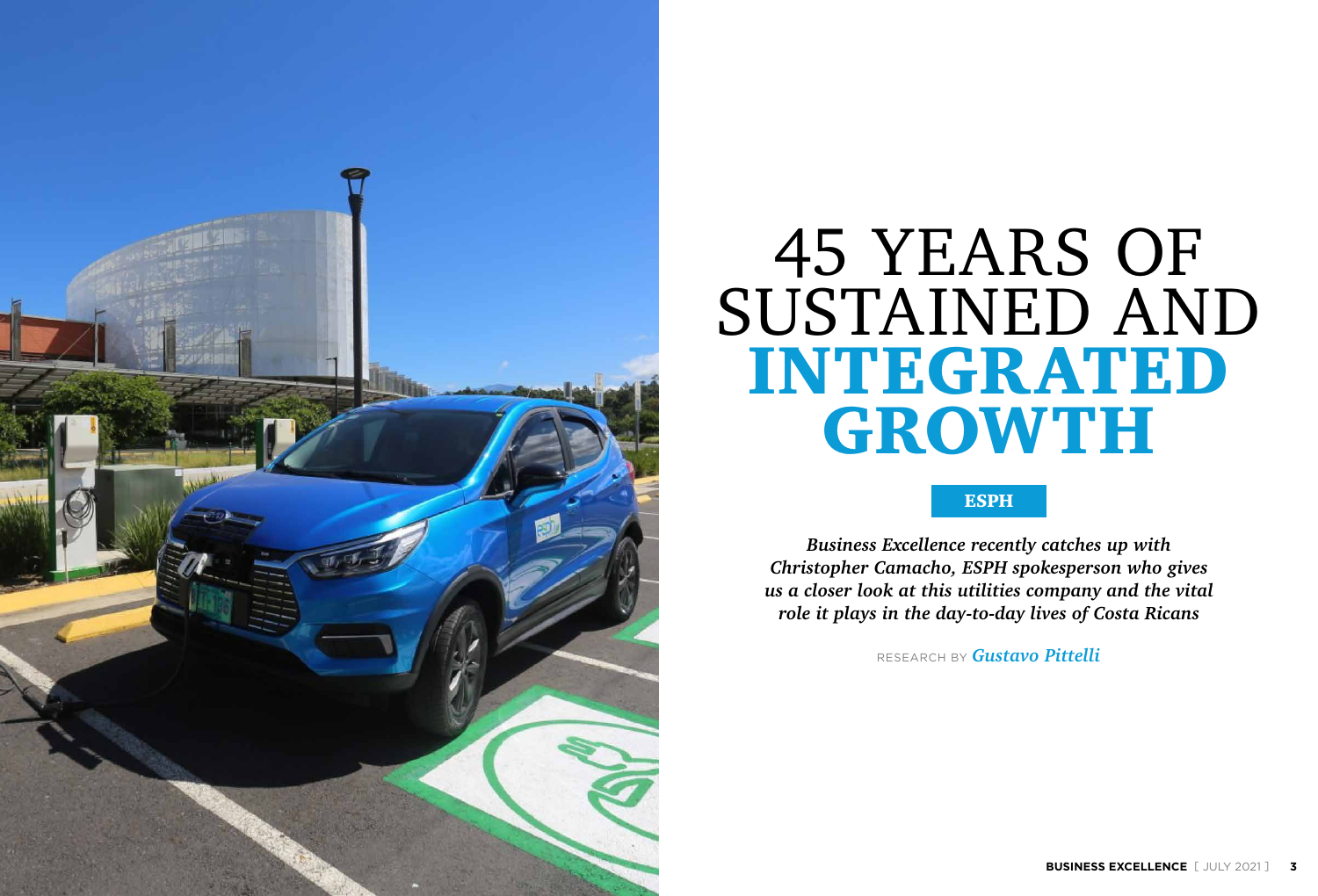For a country to progress in such a manner, it needs strong institutions and infrastructure.



osta Rica is a Latin American success story. Over the past quarter century, it has enjoyed consistent economic growth, while managing to maintain its unique biodiversity, thanks to Costa Rica being the only country in the world to have reversed deforestation. It has managed to do all this while growing its salaries by over 300% over the past two decades. For any country, this would constitute remarkable progress. C

Enter: Empresa de Servicios Públicos de Heredia ("ESPH"), Costa Rica's public services provider. Business Excellence recently catches up with Christopher Camacho, ESPH spokesperson who gives us a closer look at this utilities company and the vital role it plays in the day-to-day lives of Costa Ricans, and how its development has been inextricably linked to theirs.

#### **Overview**

The history of ESPH goes back over a century, to 1915, with the construction of



*"The history of ESPH goes back over a century, to 1915, with the construction of La Joya hydroelectric plant"*

La Joya hydroelectric plant. When La Joya reached its energy generating capacity in 1949, citizens of the surrounding area came together to found an organization that was to become the electricity service provider of the Heredia Municipality - JASEMH. It had three goals: To develop and maintain hydropower installations, the transmission and distribution of energy, and to improve the municipality's electricity services. As the company grew, so did its provision of services. Although Costa Ricans were now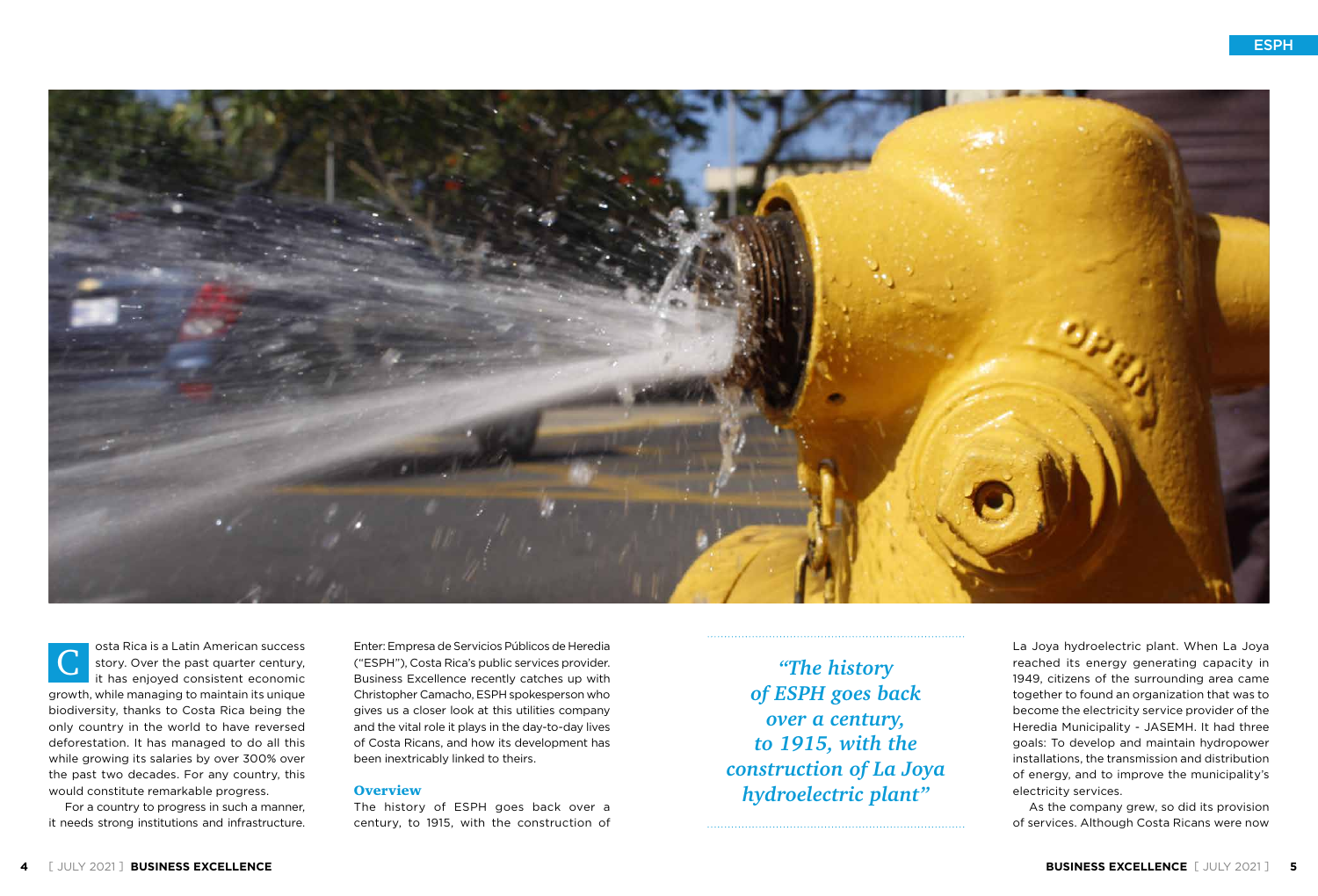

well-equipped in terms of electricity, the quality of their water still lagged behind. This issue came to a head during an economic crisis in the 1970s. It was decided that ESPH, or then JASEMH, would take over the administration and operations of SNAA - the national water services provider. It was now responsible for the maintenance and development of the country's water and electricity services. And in 1976, JASEMH became ESPH.

Over time, ESPH joined forces with service providers from other municipalities, such as San Rafael and San Isidro, to

*resource, we work for this good!*



[lucaselectrohidraulica.com](http://www.lucaselectrohidraulica.com)

**6** [ JULY 2021 ] **BUSINESS EXCELLENCE**



## *"Today, the company provides public lighting, telecommunications, water sanitation services, drinking water, and electricity"*

become a national provider. In 1998, it became an autonomous company - an hybrid designed by legal specialists to ensure that it maintained the efficiency of a private company, while keeping the ethos of a company working in the public interest, upholding Costa Rica's remarkable record of environmental sustainability.

#### Facts and Figures

Today, the company provides public lighting, telecommunications, water sanitation services, drinking water, and electricity. The

#### $\frac{24}{33}$  926-2277 **RELIABLE . DEPENDABLE**



• GENERATORS

• UPS SYSTEMS

· ELECTRICAL

· NEW CONSTRUCTION



· RENOVATIONS

• TELEPHONE WIRING



• FIRE ALARMS

· DATA CABLING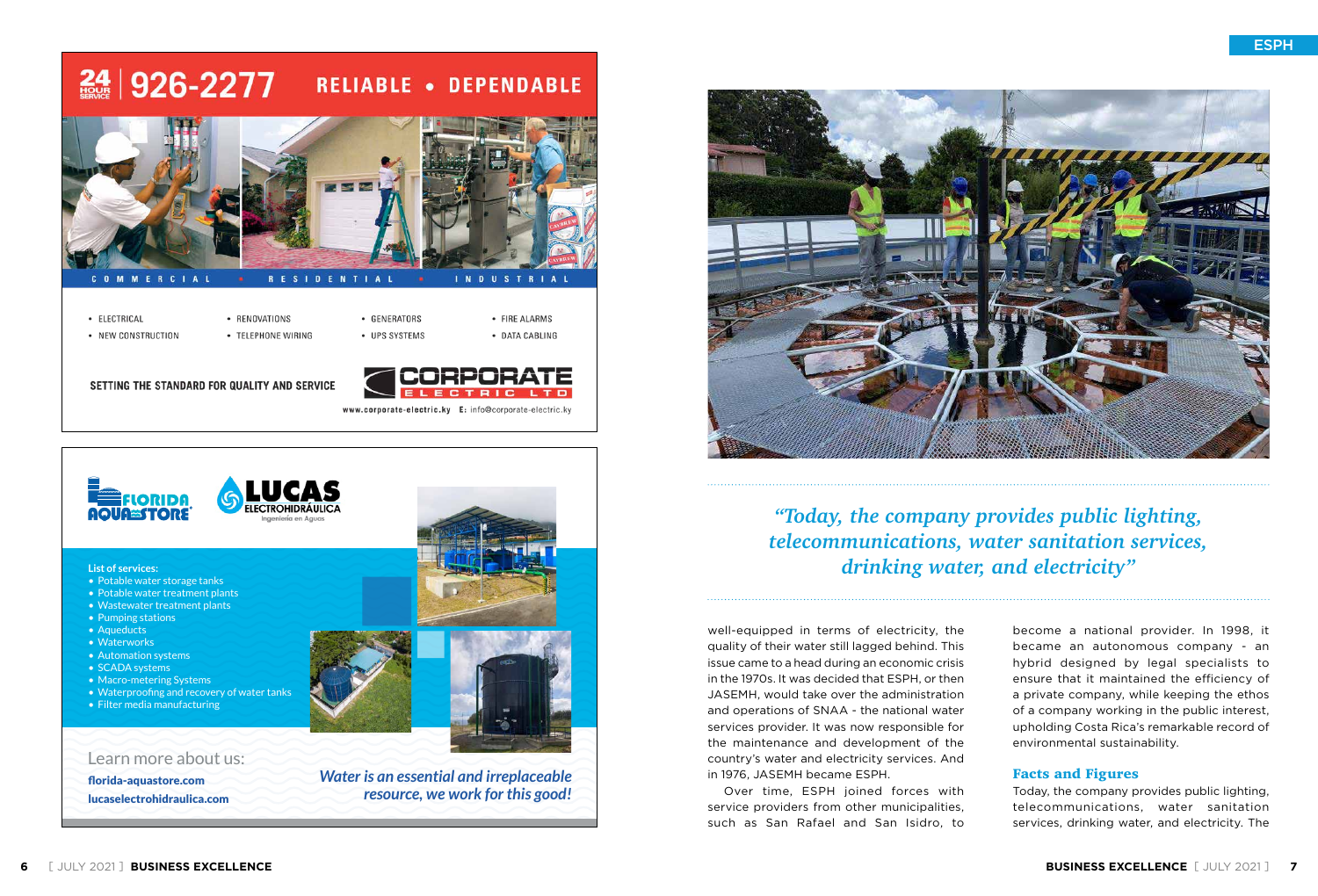

data surrounding ESPH's provision of these services tell their own story.

First, the company has nearly 90,000 subscribers to its electricity services, providing electricity to approximately 360,000 people, or around 8% of the total Costa Rican population. Its energy provision is restricted to the Heredia area, in the northern half of San Jose, Costa Rica's capital, meaning it services some of the most important companies in the country. This supply is underpinned by four hydroelectric plants that guarantee supply and allow ESPH to provide the lowest priced electricity in the market.

In terms of water supply, ESPH is connected to the homes and businesses of nearly 75,000 clients. This provision is supported by its water management efforts: Monthly, ESPH treats an average of 82 million cubic metres of water. It also carries out regular checks on water leakages and losses. Since 2016, ESPH



*"In terms of water supply, ESPH is connected to the homes and businesses of nearly 75,000 clients. Monthly, ESPH treats an average of 82 million cubic metres of water"*





has carried out some 3,000 inspections of its infrastructure, identifying approximately 400 irregular connections. It also replaces around 3,000 metres of pipe to ensure that its network is properly maintained.

Unlike its water and electricity services, ESPH's telecommunications services are nationwide. ESPH offers its clients 99% coverage across the country, as well as a full spectrum of mobile and internet services for retail and commercial clients.

#### **Sustainability**

ESPH maintains a comprehensive program of CSR and environmental sustainability initiatives. It divides its CSR initiatives into those with internal impact, such as occupational health programs, training and scholarship programs, and an educational program for the children of ESPH's employees, and those of external impact, such as a teacher training program in sustainability development, and environmental tours.

In terms of its environmental mission, ESPH also maintains extensive programs in energy saving program, water saving, waste management, fuel savings, and chemical management. The statistics here are also impressive. For example, it now converts approximately 80% of its waste into recycling, recovery, composting, gasification and co-processing, while its

performance in chemical management has improved 80% over the past five years.

#### The Covid-19 Impact

Sadly, at the time of writing, Costa Rica has lost

 The company has nearly 90,000 subscribers to its electricity services, providing electricity to approximately 360,000 people, or around 8% of the total Costa Rican population

#### **Did you know?**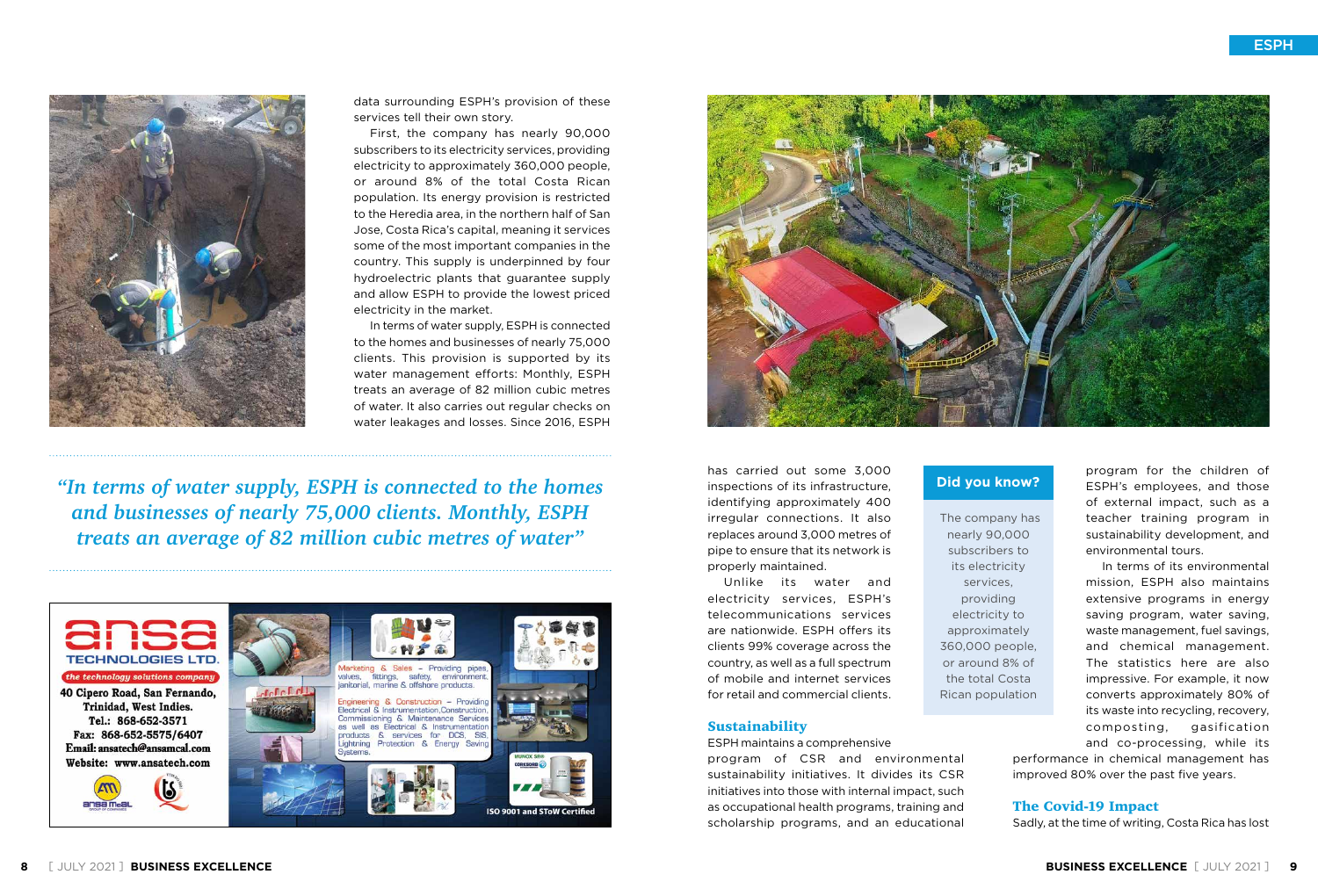nearly 5,000 people to Covid-19, and cases continue to rise. ESPH has done whatever it can throughout the pandemic to provide its own services, while ensuring the safety of its employees and the general public. Even during the country's dry season, ESPH has worked tirelessly to ensure that all of its wells remain operational and that the population has access to water to meet the strict hygiene protocols set for the pandemic.

The company has also set a range of internal provisions. These include social distancing and working from home, doctor appointments via video calls, testing of employees that have travelled abroad, regular updates for employees through its internal communication channels, the identification of high-risk employees within the company, and even a vaccination program, administered by the company for its employees.

#### Partners and Suppliers

Needless to say, all of this will require investment. ESPH will continue to provide first class service to its customer base in Heredia, reinvesting the proceeds into its operations, as well as seeking external funds through private means. In a way, the company's commitment to the environment, continued progress, and operational excellence make ESPH an excellent reflection of modern-day Costa Rica. **BE** 

#### **ESPH**

Even as a relatively small island nation, Costa Rica's progressive economy means that it has a wealth of innovative and high-quality local companies. ESPH regularly works with these to ensure the ongoing provision of its own services. In water provision, they include important partners such as Lucas Electrohidraulica and Florida Aquastore. In construction, the names include companies like Excavaciones San Pablo and Century Metals Costa Rica.

ESPH's completel partner and supplier list is a highly diverse group, however, that also brings in the El Salvadorian retailer Grupo Unicomer, the local supplier and installer of



refrigeration units, Refrigeracion Industrial Beirute, an electricity provider, Didstribuidora Especialidades Electricas Deesa, and an IT services provider, Andritz Hydro, Sidesys IT Solutions.

#### The Future

In an EGM held in June 2020, ESPH outlined a bold strategic vision to be rolled out between 2021 and 2025. The new strategic plan includes a broad range of measures that takes in everything from customer perception to improvements in sustainability. Among the highlights are a 46% increase in installed electricity capacity, additional decarbonization of 1 tonne of CO2 emissions per year, and a plan to significantly enhance its telecoms infrastructure.

 (506) 2562-3774  $\boxtimes$  info@esph-sa.com **www.esph-sa.com**



### *"A very significant key to our success over the last 15 years has been the renewed partnerships with aboriginal communities"*